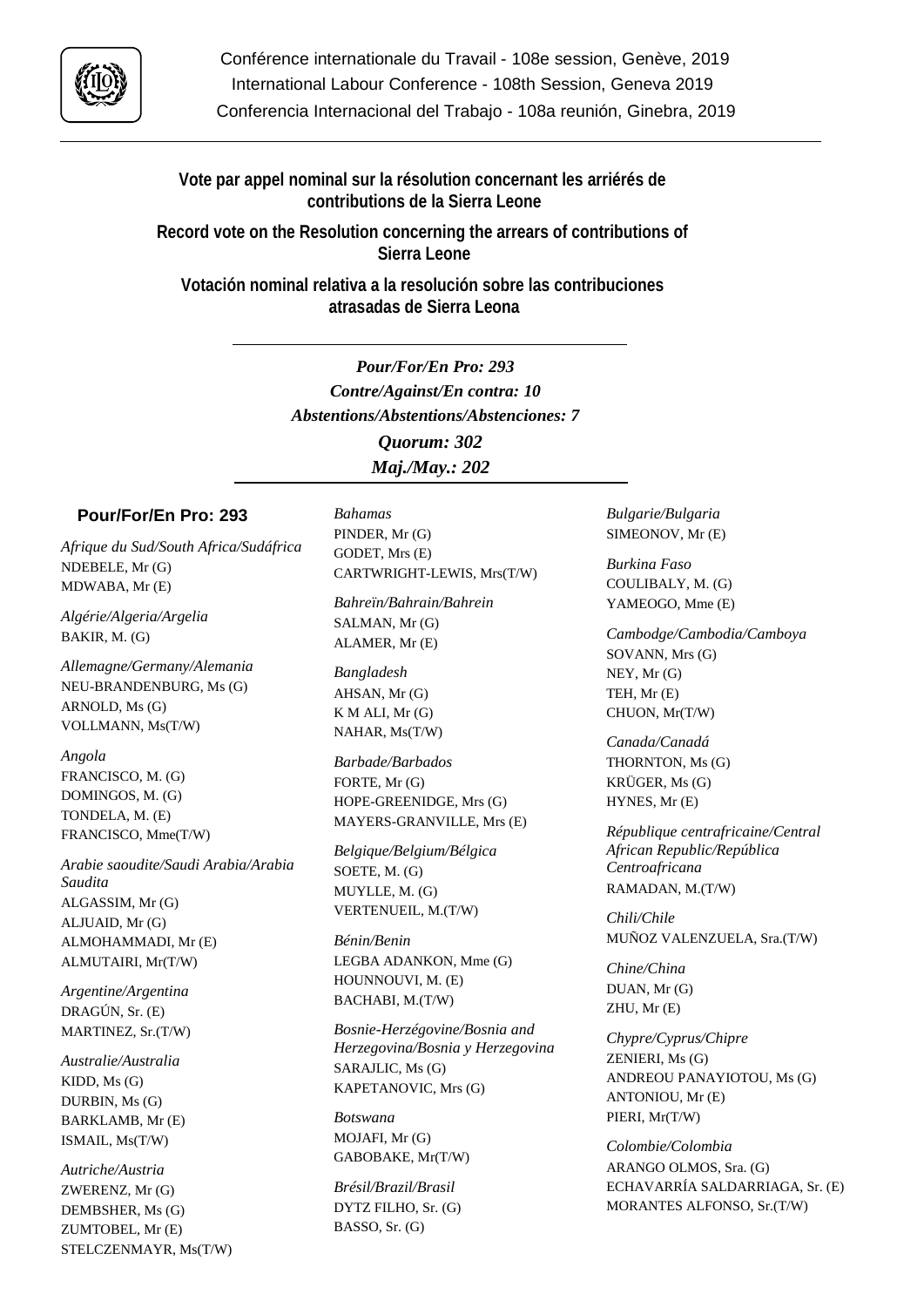*République de Corée/Republic of Korea/República de Corea* HA, Mr (G) CHUNG, Ms (G) KIM, Mr(T/W)

*Costa Rica* GAMBOA ACUÑA, Sra. (G) MASÍS FALLAS, Sr. (E) ROJAS VÍLCHEZ, Sr.(T/W)

*Côte d'Ivoire/Côte d'Ivoire* EKPO, M. (G) LADOUYOU, M. (E)

*Croatie/Croatia/Croacia* SOBOTA, Ms(T/W)

## *Cuba*

LAU VALDÉS, Sra. (G) RODRÍGUEZ CAMEJO, Sra. (G) PARRA ROJAS, Sr. (E) DRULLET PÉREZ, Sr.(T/W)

*Danemark/Denmark/Dinamarca* JENSEN, Ms (G) LORENTZEN, Mr (G) DREESEN, Mr (E) WALDORFF, Mr(T/W)

*Egypte/Egypt/Egipto* HUSSEIN, Mrs (G) NAZMY, Mr (G) ESHRAH, Mr (E) MOHAMED, Mr(T/W)

*El Salvador* MOLINA DE HUEZO, Sra.(T/W)

*Emirats arabes unis/United Arab Emirates/Emiratos Árabes Unidos* ALRAYSSI, Mr (E)

*Equateur/Ecuador* DÍAZ, Srta. (G)

*Erythrée/Eritrea* TECLE, Ms (G) WOLDEYESUS, Mr (G) BAIRE TEKESTE, Mr(T/W)

*Espagne/Spain/España* REMÓN MIRANZO, Sr. (G) PÁRAMO MONTERO, Sr. (G) GALLEGO GARCÍA, Sr.(T/W)

*Estonie/Estonia* PROOS, Ms (G) TÕNISMAA, Ms (G) METS, Ms (E) TOOMSALU, Ms(T/W) *Eswatini* MKHALIPHI, Mr (G) TSABEDZE, Mr (G) LE ROUX, Mr (E) DLAMINI, Mr(T/W)

*Etats-Unis/United States/Estados Unidos* NEWTON, Mrs (G) MORGAN, Ms (G) HERZOG, Ms (E) FINNEGAN, Mr(T/W)

*Ethiopie/Ethiopia/Etiopía* SENBETE, Mr (G) ADEWO, Mr (G)

*Fidji/Fiji* ANTHONY, Mr(T/W)

*Finlande/Finland/Finlandia* NÄRHINEN, Mr (G) HEINONEN, Ms (G) WÄRN, Ms (E) ILVESKIVI, Ms(T/W)

*France/Francia* DEDIEU, M. (G) THIBAULT, M.(T/W)

*Ghana* BALLANS, Mr (G) OFORI AGYEMANG, Mrs (G)

*Grèce/Greece/Grecia* GKOUVA, Ms (G) ANTONOPOULOU, Ms (G)

*Guatemala* SANDOVAL GARCÍA, Sr. (G) RODRÍGUEZ MANCIA, Sra. (G)

*Guinée/Guinea* DIALLO, M.(T/W)

*Hongrie/Hungary/Hungría* DR.BODGÁL, Mrs (G) DR.KÉRI, Mr(T/W)

*Îles Cook/Cook Islands/Islas Cook* THONDOO, Ms (G) PYNENBURG, Mr (E)

*Inde/India* SAMARIYA, Mr (G)

*Indonésie/Indonesia* ERWIN, Mr (G) PRIYANTO, Mr (G)

*Irlande/Ireland/Irlanda* ROCHFORD, Mr (G) KELLY, Mr (G)

*Islande/Iceland/Islandia* GUNNARSDÓTTIR, Mrs (G) KRISTINSSON, Mr (G) ÁRNASON, Mr (E) NORDDAHL, Mr(T/W)

*Japon/Japan/Japón* IHARA, Mr (G) ASADA-MIYAKAWA, Ms (G) TOKUMARU, Mr (E) OHMI, Mr(T/W)

*Kenya* MUGO, Mrs (E) ATWOLI, Mr(T/W)

*Koweït/Kuwait* ALMOUSA, Mr (G) ALRABAH, Mr (E)

*Lao, Rép. démocratique populaire/Lao People's Democratic Rep./Rep. Democrática Popular Lao* YANGLUESAI, Mr (G) INTHALATH, Mr (G) PHIRASAYPHITHAK, Mrs (E) VONGKHASEUM, Mr(T/W)

*Lesotho* MATSOSO, Mrs (G) SEMATLANE, Mr(T/W)

*Lettonie/Latvia/Letonia* LIEPINA, Mrs(T/W)

*Liban/Lebanon/Líbano* DAHROUJ, Mlle (G) FAYAD, M. (G)

*Libéria/Liberia* SAMPSON, Mrs (G)

*Libye/Libya/Libia* MSELATI, Mr (G)

*Lituanie/Lithuania/Lituania* DULKINAITE, Ms (G) MINEIKAITE, Ms (G) RIZGELE, Ms (E) KRUPAVICIENE, Mrs(T/W)

*Luxembourg/Luxemburgo* WELTER, Mme (G) TUNSCH, M. (G) KIEFFER, M. (E) SCHAUL-FONCK, Mme(T/W)

*Macédoine du Nord/North Macedonia/Macedonia del Norte* BILALI, Mr (G)

*Malaisie/Malaysia/Malasia* ARUMUGAM, Mr (E)

*Malawi* NYANGULU, Mr (G)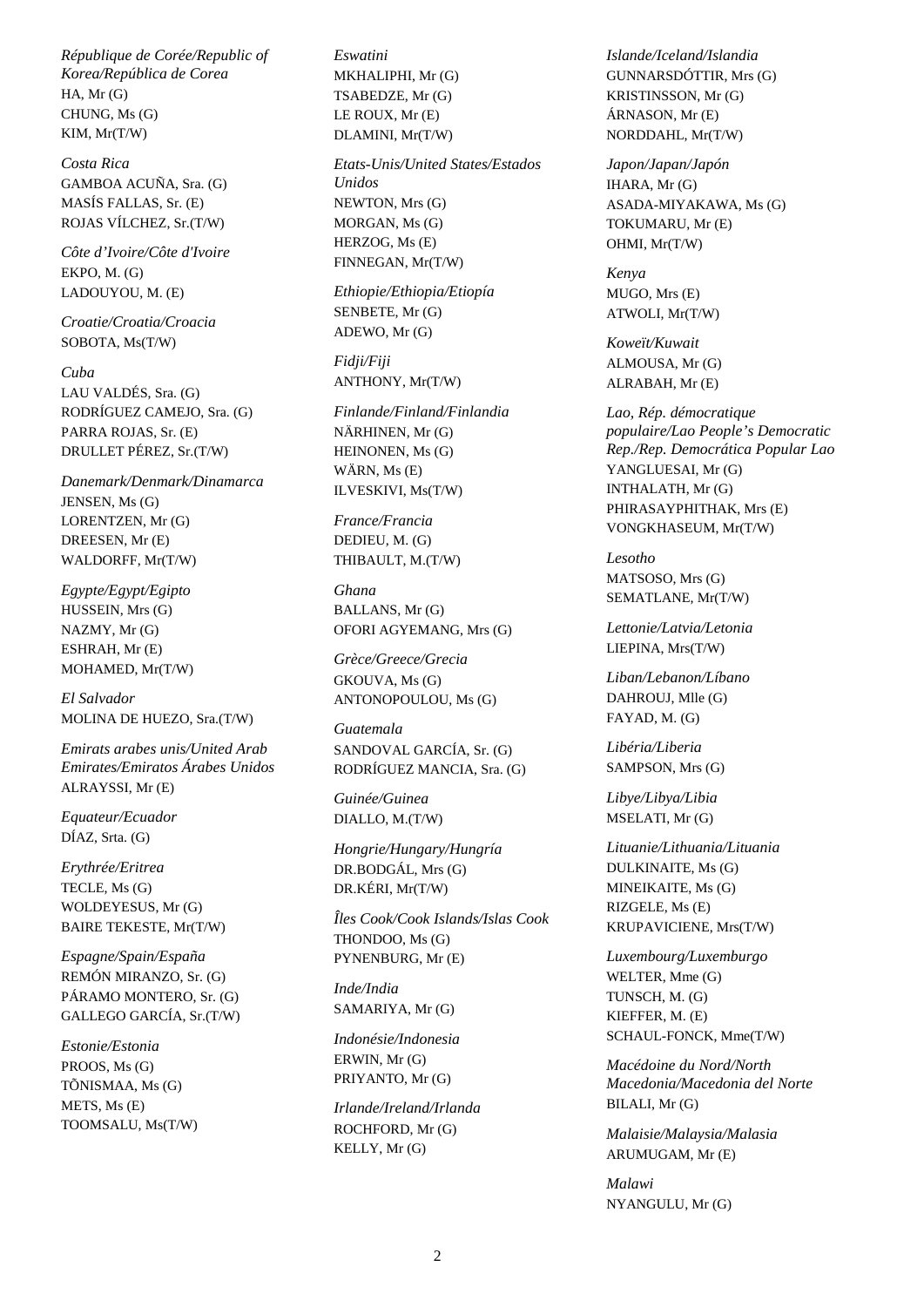*Mali/Malí* THIAM, M. (G) BAGAYOKO, M. (G) TOLO, M. (E) KATILE, M.(T/W)

*Maurice/Mauritius/Mauricio* SOOKUN, Mr (G) DURSUN, Mr (E)

*Mexique/Mexico/México* LUNA CAMACHO, Sra. (G) FLORES LIERA, Sra. (G) CARVAJAL BUSTAMANTE, Sr. (E) MEDINA TORRES, Sr.(T/W)

*Mongolie/Mongolia* ADIYA, Ms (G) ENEBISH, Mr(T/W)

*Monténégro/Montenegro* SOC, Ms (G) RATKOVIC, Mr (G)

*Myanmar* MYAT, Ms (G) NWE, Ms (E) MAUNG, Mr(T/W)

*Namibie/Namibia* SHINGUADJA, Mr (G) YA TOIVO, Ms (G) PARKHOUSE, Mr (E) MUNIARO, Mr(T/W)

*Nicaragua* TORRES BRIONES, Sra. (G) COREA TORRES, Sr. (E) ZEPEDA LOPEZ, Sr.(T/W)

*Niger/Níger* DOUNAMA, M. (G)

*Nigéria/Nigeria* UDEME-AKPAN, Mrs (G) WABBA, Mr(T/W)

*Norvège/Norway/Noruega* SAMUELSEN, Mrs (G) GEDE VIDNES, Mrs (G) ALSVIK, Mrs (E) FAUSKE, Mrs(T/W)

*Nouvelle-Zélande/New Zealand/Nueva Zelandia* HOBBY, Mr (G) RUSSELL, Ms (G) MACKINTOSH, Ms(T/W)

*Oman/Omán* AL-JAHDHAMI, Mr(T/W)

*Ouganda/Uganda* ONZOMA, Mr (G) OPIO, Mr (E)

*Pakistan/Pakistán* AZIZ, Mr (E)

*Panama/Panamá* GÓMEZ RUILOBA, Sr. (G) NUÑEZ MORALES, Sr. (G)

*Paraguay* LOPEZ BENITEZ, Sra. (G) BRIZUELA, Sr. (G) GONZALEZ ARIAS, Sr. (E) ZAYAS MARTINEZ, Sr.(T/W)

*Pays-Bas/Netherlands/Países Bajos* POST, Mrs (G) POSTMA, Mr(T/W)

*Pérou/Peru/Perú* ALFARO ESPINOZA, Sra. (G) BARRENECHEA CALDERÓN, Sr. (E) VEGA ROMERO, Sr.(T/W)

*Philippines/Filipinas* BENAVIDEZ, Mr (G) MENDOZA, Mr(T/W)

*Pologne/Poland/Polonia* LEMIESZEWSKA, Ms (G) NOJSZEWSKA-DOCHEV, Ms (G) MAKSYMIUK, Mr (E) DUBINSKI, Mr(T/W)

*Portugal* RIBEIRO, Mme (G) NUNES, M. (G) PRAÇA, M.(T/W)

*Qatar* ALOBAIDLY, Mr (G) AL-MARRI, Mr (G) AL-MOHANNADI, Mrs (E) AL-KAABI, Mr(T/W)

*Rép. démocratique du Congo/Democratic Republic of the Congo/Rep. Democrática del Congo* EFINDA MOLE, Mme (G) ATIBU SALEH MWEKEE, M. (E) NDONGALA N'SIBU, M.(T/W)

*Roumanie/Romania/Rumania* TUDORIE, M. (G) HOSSU, M.(T/W)

*Royaume-Uni/United Kingdom/Reino Unido* OVERETT SOMNIER, Ms (G) STEIJGER, Ms (G) PERCIVAL, Mr (E) BROWN, Ms(T/W)

*Fédération de Russie/Russian Federation/Federación de Rusia* ZHUKOV, Mr (G) ALIMOV, Mr (G) ZHARKOV, Mr(T/W)

*Samoa* UIESE RIMONI, Ms (G) LAFI-SIMAMAO, Ms (G) AFAMASAGA, Mrs(T/W)

*Sénégal/Senegal* CISSE, M. (G) FALL, Mme (G) DIOP, M. (E) GUIRO, M.(T/W)

*Serbie/Serbia* STANIC, Ms (G) SAVIC, Ms (G)

*Seychelles* HOARAU, Mrs (E)

*Singapour/Singapore/Singapur* CHI, Ms (G) TAN, Mr (G) TEE, Ms(T/W)

*Slovaquie/Slovakia/Eslovaquia* BERINEC, Mr (G) OCENÁŠ, Mr (E)

*Slovénie/Slovenia/Eslovenia* DRAKSLER, Ms (G) ZUPANCIC, Ms (G) ILEŠIC CUJOVIC, Ms(T/W)

*Soudan/Sudan/Sudán* AGIED, Mr (G) ABBAS, Mr (G) ELGURASHI, Mr (E)

*Sri Lanka* WEERASINGHE, Mr (E)

*Suède/Sweden/Suecia* SPÅNT, Mrs (G) JANSON, Mr (G) BERG, Mrs (E) NYGREN, Mrs(T/W)

*Suisse/Switzerland/Suiza* BERSET BIRCHER, Mme (G) PEREZ-LA PLANTE, M. (G) MATTHEY, M. (E)

*Suriname* PIROE, Mr (G) MANGROE, Ms (G)

*République arabe syrienne/Syrian Arab Republic/República Árabe Siria* IBRHEM, Mr (G)

*République-Unie de Tanzanie/United Republic of Tanzania /República Unida de Tanzanía* MAKAME, Ms (G)